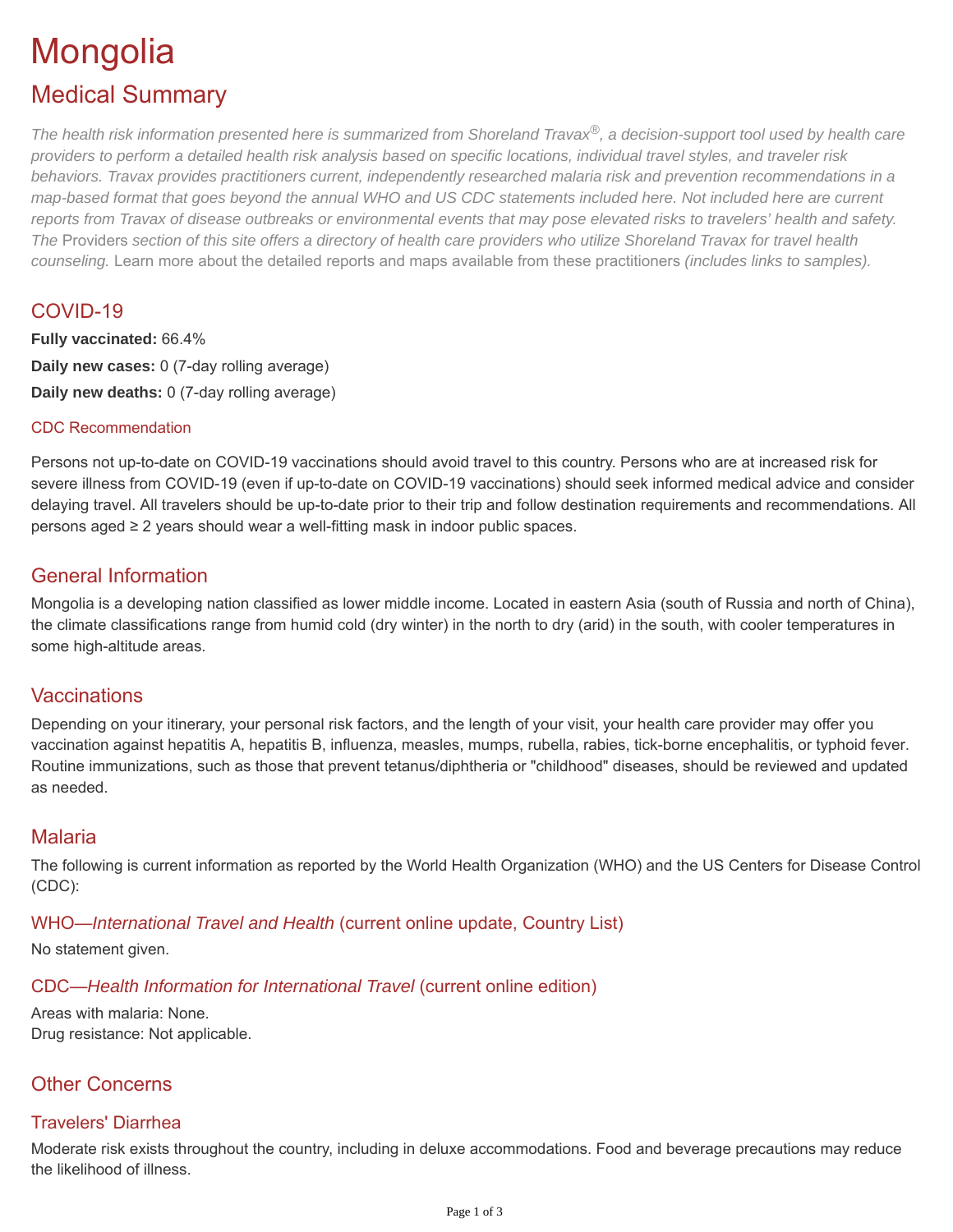Travelers should carry loperamide for self-treatment of diarrhea and, if risk is moderate to high, an antibiotic to add if diarrhea is severe. Consult a knowledgeable health care provider regarding which antibiotic is appropriate for you and most effective for your destination.

#### Other Food-Borne Illnesses

Precautions to prevent brucellosis may be needed.

#### Insect- and Arthropod-Borne Diseases

Lyme disease may pose a risk. Personal protective measures are important.

#### Other Disease and Health Risks

Additional concerns include air pollution, anthrax disease, Crimean-Congo hemorrhagic fever, hepatitis C, plague, tuberculosis.

# Consular Advice

*The material below includes information from the US Department of State (DOS), the UK Foreign, Commonwealth & Development Office (FCO), Global Affairs Canada (GAC), and Australia's Department of Foreign Affairs and Trade (DFAT), as well as from additional open-source material. Standard safety precautions that apply to all international travel can be found in the Library article* [Safety and Security](https://tripprep.com/library/safety-and-security)*.*

#### Terrorism Risk

No intrinsic risk of attack by terrorist groups exists, but unforeseen attacks are possible.

#### Crime

Moderate risk of violent crime (armed robbery, sexual assault, and assault) and high risk of petty crime exist throughout the country, especially in Ulaanbaatar (particularly in State Department Store, Gandantegchinlen Monastery, markets, Central Post Office, outside of bars and nightclubs, and on public transportation), in other cities, and during festivals (including Tsaagan Sar and Naadam).

Scams involving false identity (such as criminals posing as police officers) have been reported.

#### Civil Unrest

Protests and demonstrations may infrequently occur and have the potential to turn violent without warning. Bystanders are at risk of harm from violence or from the response by authorities. Disruption to transportation, free movement, or the ability to carry out daily activities may occur.

#### Water Safety

Rent water sports equipment from reputable operators. Scuba dive only with personnel certified by PADI or NAUI and use equipment only from PADI- or NAUI-certified dive operators.

#### Transportation Safety

High risk of traffic-related injury or death exists. The road traffic death rate is 12 to 24 per 100,000 population. The rate is less than 10 in most high-income countries.

Seat belt laws are poorly enforced.

Structural standards for vehicles may not meet international standards.

#### Natural Disasters

The rainy season is from July to September, especially in northern areas. Floods, mudslides, and landslides may occur. Winter storms and dust storms frequently occur.

#### Consular Information

Selected Embassies or Consulates in Mongolia

- United States: [+976] 7007-6001; mn.usembassy.gov
- Canada: [+976] 11-332500; www.mongolia.gc.ca
- United Kingdom: [+976] 11-458-133; www.gov.uk/world/organisations/british-embassy-ulaanbaatar